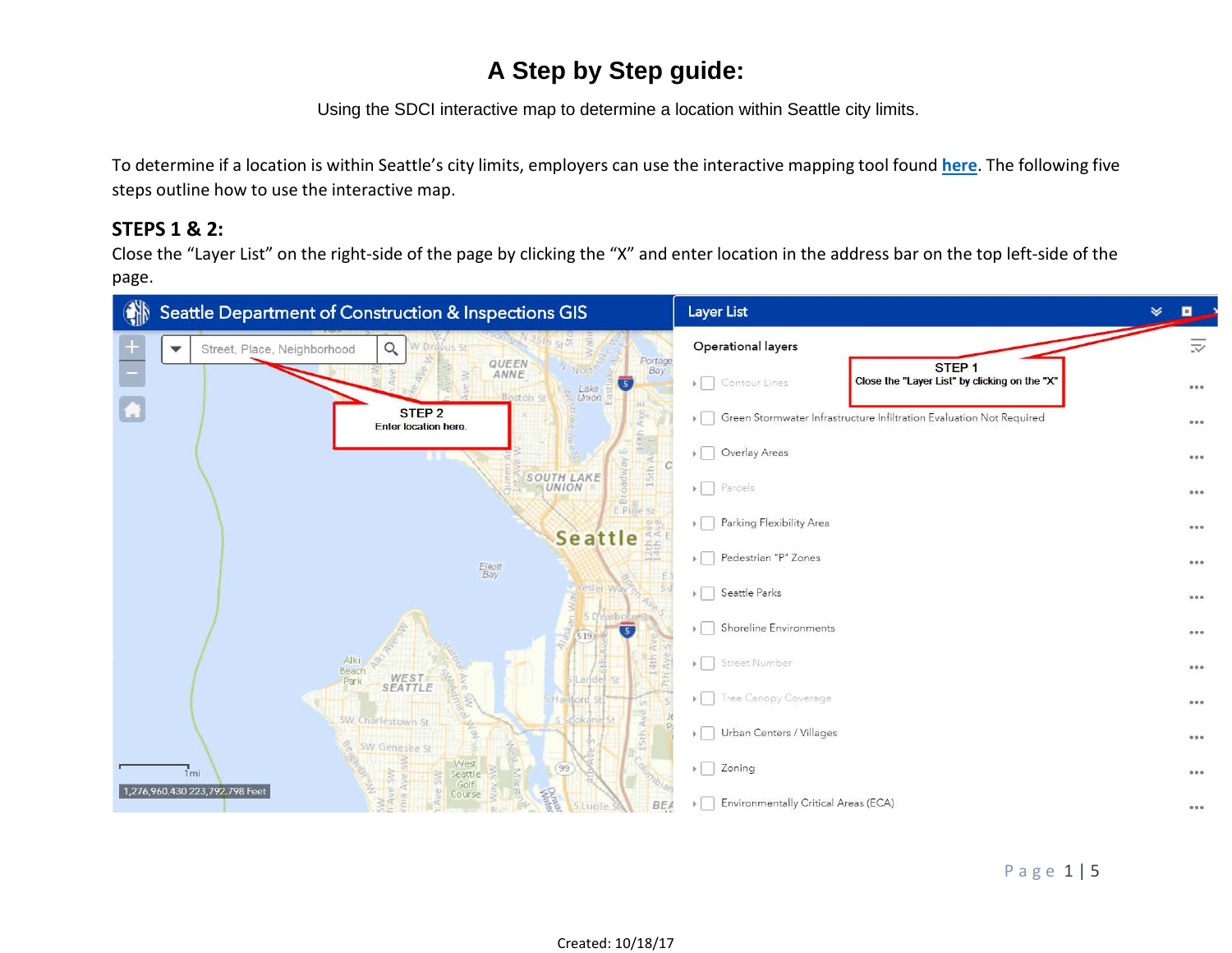Using the SDCI interactive map to determine a location within Seattle city limits.

#### **STEP 2 continued…**

The location is displayed on the map (based on the address you inputted) as a black dot.



Page 2 | 5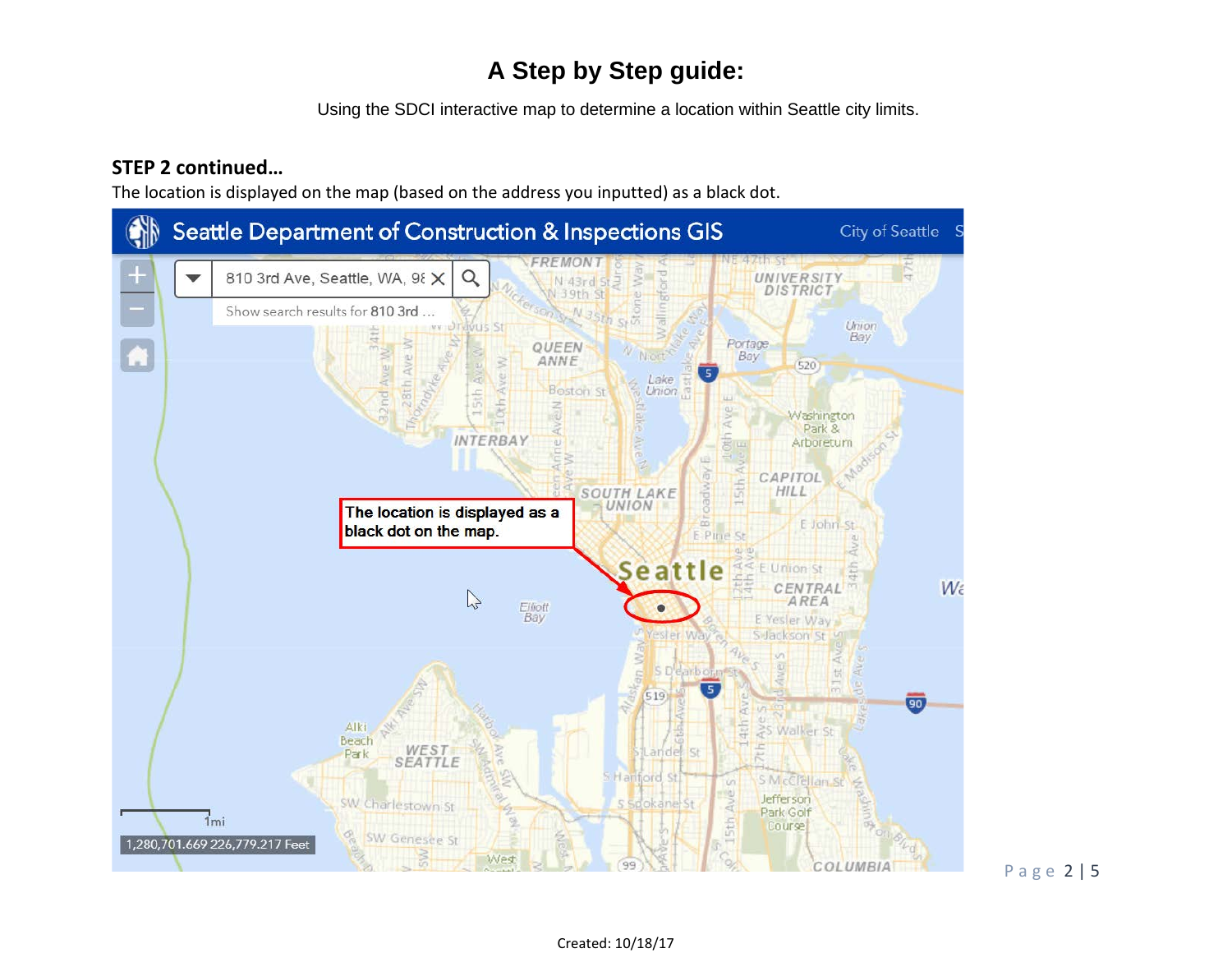Using the SDCI interactive map to determine a location within Seattle city limits.

### **STEP 3:**

Use the zoom feature to zoom-out of the map to view the north and south boundaries of the city (the purple dotted-lines).

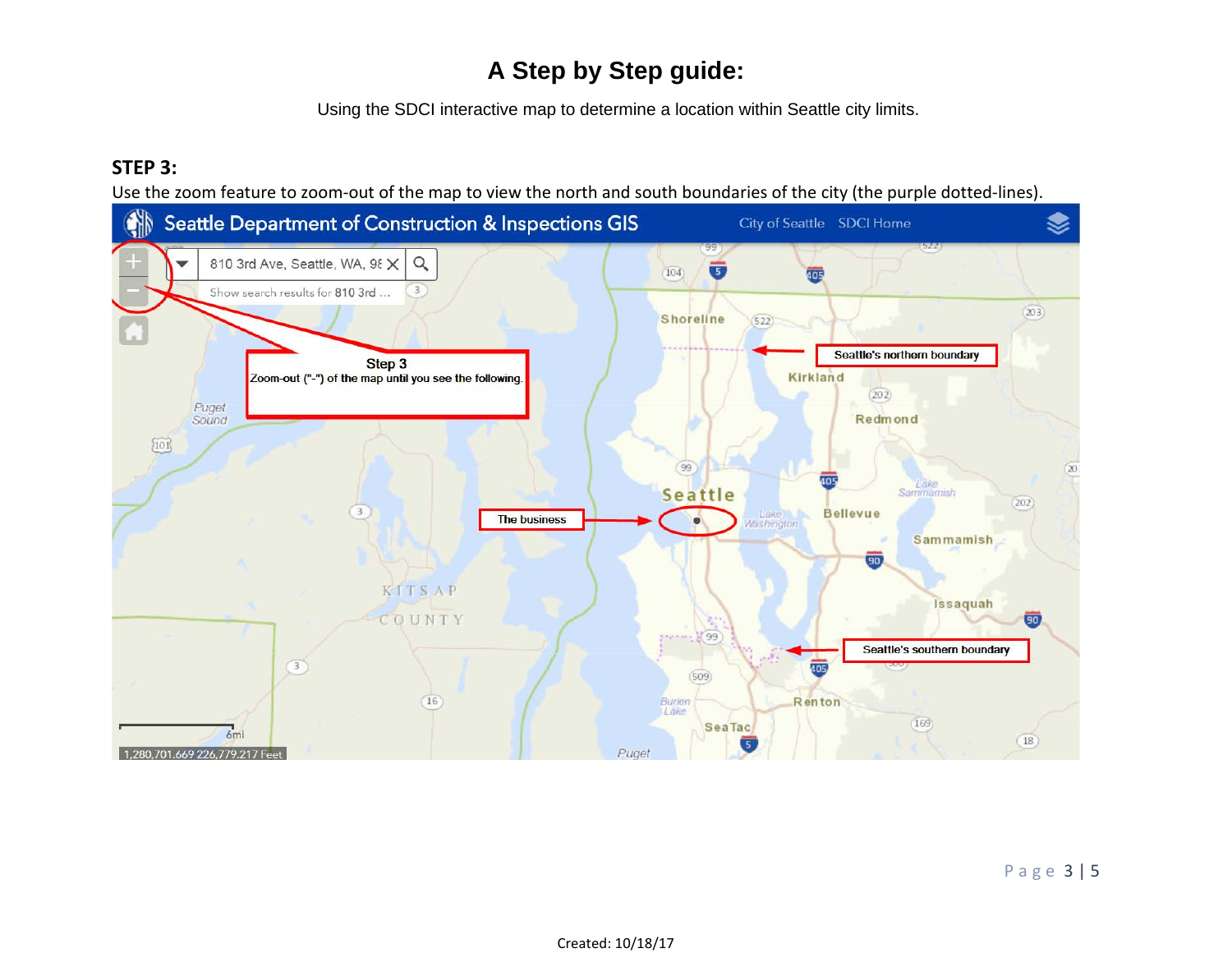Using the SDCI interactive map to determine a location within Seattle city limits.

#### **STEP 4:**

Determine if the location is within the city limits.